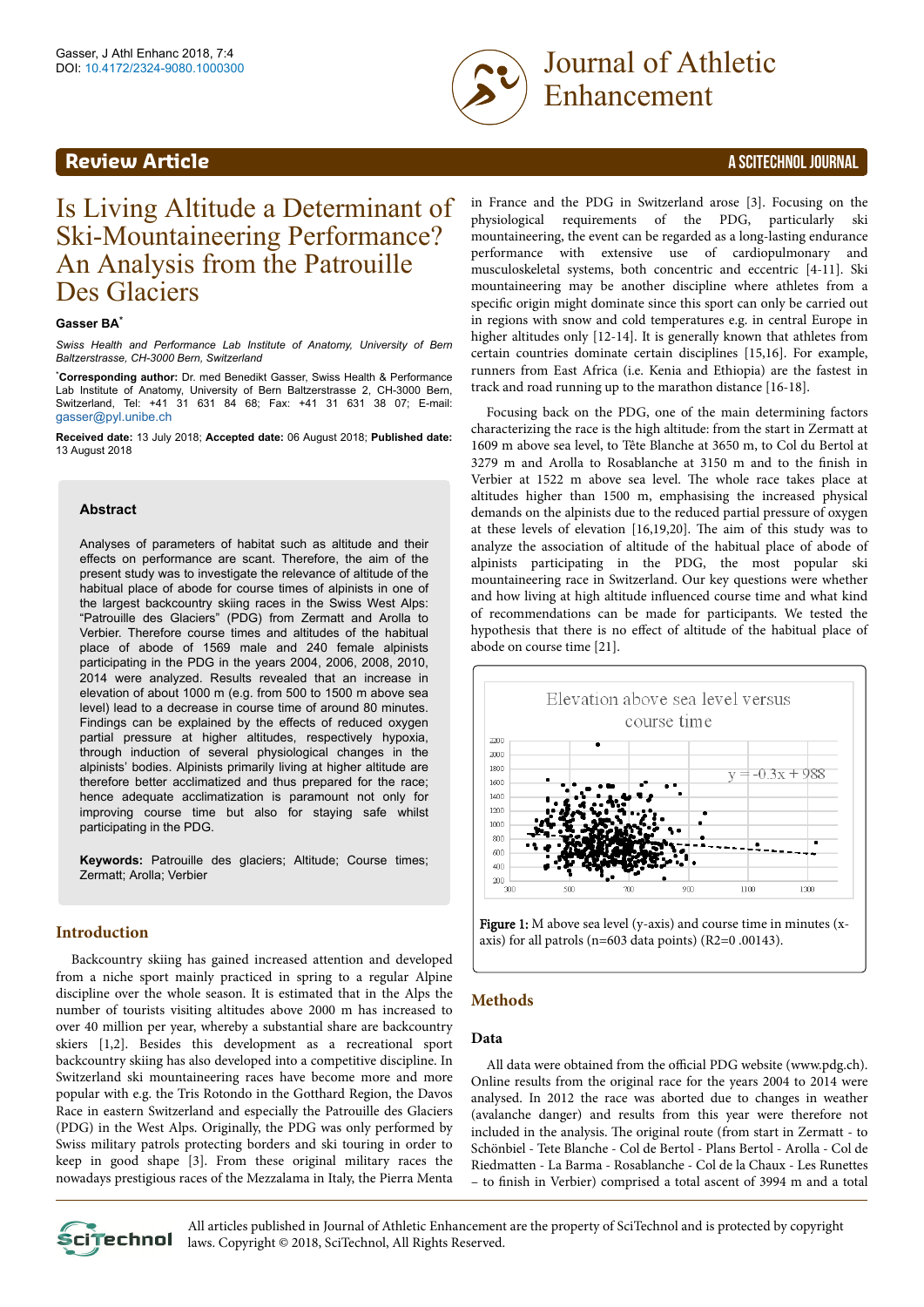descent of 4090 m as well as a total distance of 53 km, yielding around 100 performance km (i.e. 100 m ascent equivalent to 1 km horizontal distance) [22].

# **Participants and Procedures**

Participants entered the race as small teams called 'patrols', consisting of three members each. For each patrol the mean altitude of the habitual place of abode (meters above sea level) of its three members was calculated and paired with their respective course time (minutes). Нis yielded a data set for regression analysis (see below). Due to increased numbers in the years 2006, 2008, 2010 and 2014 participants were divided into two starting fields, amounting to nine starting fields in total. Due to the fact that patrols had to arrive together, only the first ten patrols were analysed assuming that in these patrols all alpinists had somehow a similar performance level. For each of the nine starting fields the first ten patrols of each category were analysed, yielding 70 patrols per field and a theoretical total of 1890 analyzed alpinists across all starting fields. However, in some categories less than ten patrols reached the finish in Verbier (e.g. in the oldest age groups) thus reducing the actual number of analysed participants to 1569 male and 240 female alpinists.

# **Statistical analyses**

Mean altitude of the habitual place of abode (meters above sea level) of the members of each patrol was calculated (home address of each alpinist was available) and paired with their respective course time (minutes). For each pair a Poisson regression as well as a linear regression was calculated [23]. Furthermore, correlative relationships and significance test between course times and altitudes of habitual abode were calculated with Pearson correlative coefficient. Calculations were made with Graphpad Prism (GraphPad Software, Inc., La Jolla, California, USA) and Microsoft Excel (Microsoft Inc., Redmond, Washington, USA).

# **Results**

[Figure 1](#page-0-0) shows the linear relationship between elevation above sea level of habitual place of abode (y-axis) and course time (x-axis). It is apparent that the higher the altitude of the habitual place of abode the faster the PDG is completed. From the regression equation it was estimated that a difference in elevation above sea level of e.g. 1000 m would lead to a decrease in course time of around 80 minutes, however this statement is only made based on the detected association. To check for validity, the regression line in [Figure 1](#page-0-0) was further calculated excluding the 3 conspicuous outliers (1329;659/1133;409/625;2148). However, these 3 outliers do not seem to harm analyses too much (all data: Y=-0,2993x + 987,68, R2=0,0143 versus conspicuous deleted: Y=-0,31x+992, R2=0.0147) Нe additionally conducted Poisson regression yielded a somehow higher but still small coefficient of determination (R2=0.0147). Furthermore, overall correlative  $relationships (n=603) (calculated with Pearson correlative coefficient)$ between altitude of the habitual place of abode and course time was  $-0.13$  ( $p < 0.01$ ).

# **Discussion and Conclusion**

The aim of this study was to analyze the relationship of altitude on course time for the most popular ski mountaineering race in the Swiss Alps-Patrouille des Glaciers (PDG). It was shown that the higher the altitude of the habitual place of abode the faster the PDG was

completed. In principle, the postulated hypothesis can therefore be rejected. However, to infer causality from a correlation is not possible and it has to be taxed only as an association. Furthermore, the coefficient of determination underlying this detected variance is small and need to be considered carefully. Confounding factors have to be kept in mind such as training and the frequency of training in the sport of ski-mountaineering. Patrol members who live at altitude are more likely to train more, and train more doing ski-mountaineering than city dwellers. Nevertheless, it is generally accepted that altitude affects health and consequently performance [24]. Individuals living at moderate altitudes (up to about 2000 m above sea level) were shown to have lower mortality from coronary artery disease and stroke (22% and 12% less, respectively, per 1000 m) [25] and an about 50% lower risk of dying from Alzheimer's disease compared to their counterparts living at lower altitudes [24]. These effects were partly attributed to climatic conditions such as ultraviolet radiation from sunlight having a substantial impact on cardiovascular diseases [25]. With every 300 m increase in altitude ultraviolet levels increase by up to 10% [3] and in Switzerland ultraviolet radiation is substantially stronger at higher than at lower altitudes  $[26,27]$ . The protective effect of ultraviolet radiation may be mediated by higher f vitamin D in the body [28-34] or by lower blood pressure [17]. Vitamin D synthesis is therefore stimulated at high altitudes [13] and even the irradiation of relatively small skin areas is sufficient to influence vitamin D synthesis [25,33]. Living at higher altitudes may therefore provide advantages, particularly in winter when vitamin D synthesis is critical at lower altitudes because of the relative lack of sunshine [25]. Furthermore, in Switzerland air pollution diminishes with increasing altitude, which is reflected by better lung function [25,35]. Differences in eating habits in the Alps (people there consume more milk (or milk products) entailing more Omega 3-fatty acids) might further contribute to differences in mortality from these diseases [25,36]. To sum up, clear differences exist in cardiovascular diseases probably due to climate, diet, or both in persons living at higher altitudes [25]. Interestingly, further aspects can be mentioned e.g. hearts of natives of the Andes mountains were found to be larger than those of height- and weight-matched lowlanders [37].

But can this fully explain the observed effect that increased altitudes of the habitual place of abode correlate with reduced course times and thus increased performance? In this context, the important aspect of acclimatization has to be mentioned. Oxygen partial pressure is reduced at higher altitudes increasing the physical demands on the alpinists [19,20]. Although, many patrols prepare before the race in the Alps and at higher altitudes some participants do not have the time for adequate acclimatization thus substantially reducing performance capacity [6,9,10]. Hypoxic conditions improve endurance capacity, e.g. in skeletal muscle, through induction of genes of the glycolytic metabolism, of capillary growth factor VEGF and myoglobin as well as an increase of density of capillaries and mitochondria and induction of HIF-1 System [6,9,10]. Participants primarily living at increased altitudes therefore are better acclimatized and thus better prepared for this race, which always takes place above 1500 m (relative to sea level), due to prior physiological adaptions [6,9,10]. However, keeping in mind the whole body and all its systems from cardio-pulmonary system to skeletal muscle and mitochondria effects are more ambiguous. For example, if highlanders are confronted with normoxia, VO2max increase is smaller compared to the loss of lowlanders confronted with hypoxia [6,9,10,38]. Due to a lower oxidative capacity respectively, a lower density of mitochondria in skeletal muscle highlanders are not able to use the increased oxygen supply, which is possible for lowlanders with higher oxidative capacity [6,9,10,38].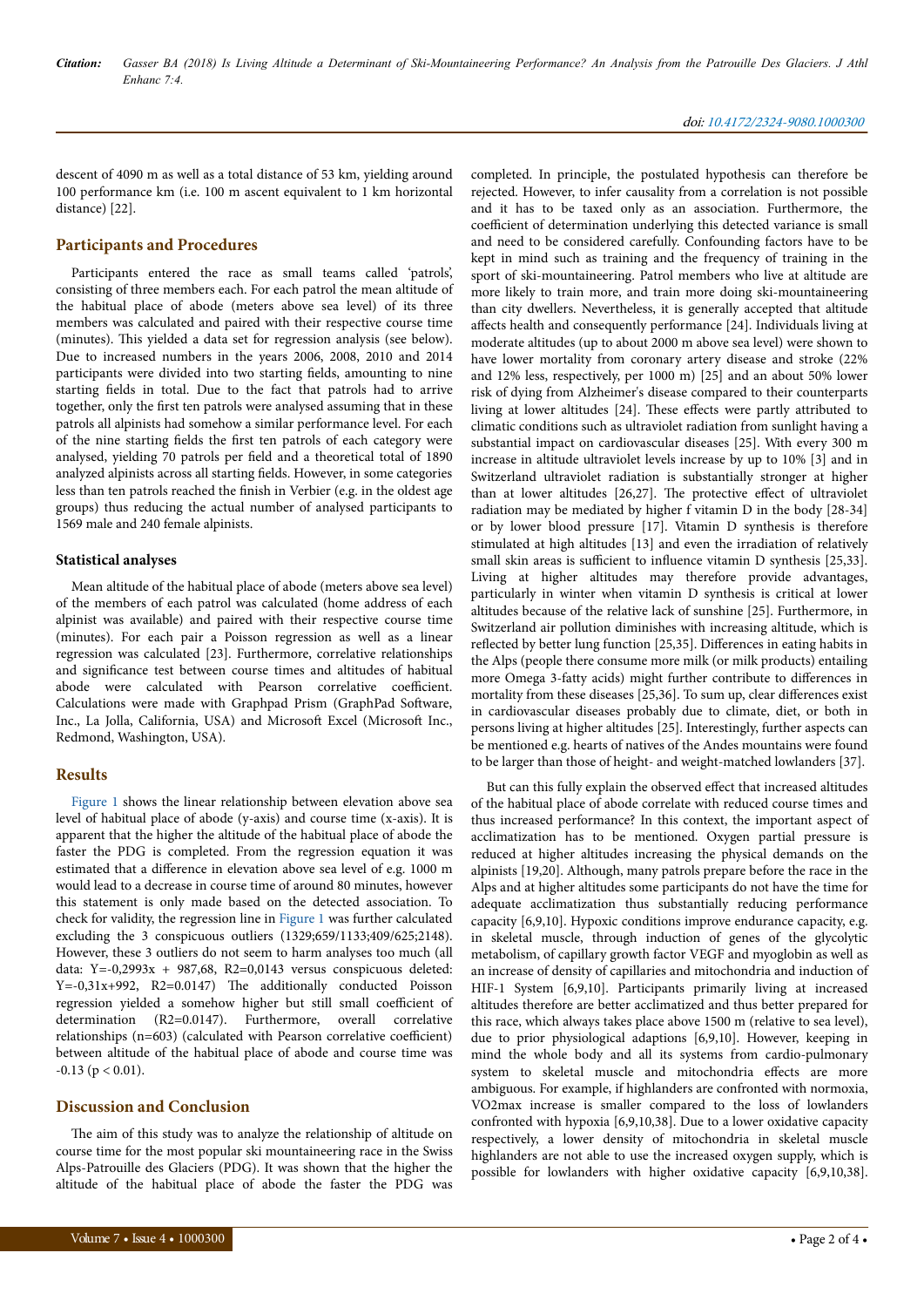*Citation: Gasser BA (2018) Is Living Altitude a Determinant of Ski-Mountaineering Performance? An Analysis from the Patrouille Des Glaciers. J Athl Enhanc 7:4.*

#### doi: 10.4172/2324-9080.1000300

Furthermore, muscle performance capacity is reduced when living in very high altitudes (more than 5000 Meter) [6,9,10,20]. To sum up, the detected relationship between altitude of the habitual place of abode and course time is small but apparent. Нis highlights the importance of being well acclimatized for the race in order to achieve optimal results and to stay safe whilst participating in the PDG.

### **Highlights**

Altitude of habitual place of abode seemed to have effect on course times in the Patrouille des Glaciers (PDG) from Zermatt and Arolla to Verbier.

Increase in altitude of habitual abode of about 1000 m of (e.g. 500 versus 1500 m) lead to hypothetical faster course times of about 80 minutes.

Various contributing factors likely such as differences in air pollution, ultraviolet radiation, diet and acclimatization.

Acclimatization prior to the PDG therefore highly recommended in order to achieve optimal results.

# **Acknowledgements and Conflict of Interest**

Special thanks go to Hans-Martin Henny for his constant and constructive thinking through the development process. Нere is no conflict of interest. Study was conducted by BG without special financial support.

#### **References**

- 1. [Burtscher M, Bachmann O, Hatzl T, Hotter B, Likar R, et al.](https://dx.doi.org/10.1007/s004210100393) [\(2001\) Cardiopulmonary and metabolic responses in healthy](https://dx.doi.org/10.1007/s004210100393) [elderly humans during a 1-week hiking programme at high](https://dx.doi.org/10.1007/s004210100393) [altitude. Eur J Appl Physiol 84: 379-386](https://dx.doi.org/10.1007/s004210100393)
- 2. [Faulhaber M, Flatz M, Burtscher M \(2007\) Frequency of](http://www.thieme-connect.com/DOI/DOI?10.1055/s-2006-924053) [cardiovascular diseases among ski mountaineers in the Austrian](http://www.thieme-connect.com/DOI/DOI?10.1055/s-2006-924053) [Alps. Int J Sports Med 28: 78-81.](http://www.thieme-connect.com/DOI/DOI?10.1055/s-2006-924053)
- 3. SAC-CAS (2015) Skitourenrennen Entwicklung von der Militär- zur Trendsportart. Schweizerischer Alpenclub/Club alpine Suisse.
- 4. [Duc S, Cassirame J, Durand F \(2011\) Physiology of ski](http://www.thieme-connect.com/DOI/DOI?10.1055/s-0031-1279721) [mountaineering racing. Int J Sports Med 32: 856-863.](http://www.thieme-connect.com/DOI/DOI?10.1055/s-0031-1279721)
- 5. Gutiérrez M, Colás RS, Martínez de Laguna C, Garcés F, González V (1989) Hematologic repercussions of physical exercise in the mountains. Sangre (Barc) 34: 267-270.
- 6. [Hoppeler H, Vogt M \(2014\) Eccentric exercise: mechanisms and](http://www.physiology.org/doi/abs/10.1152/japplphysiol.00146.2013?url_ver=Z39.88-2003&rfr_id=ori:rid:crossref.org&rfr_dat=cr_pub%3dpubmed.) effects [when used as training regime or training adjunct. J Appl](http://www.physiology.org/doi/abs/10.1152/japplphysiol.00146.2013?url_ver=Z39.88-2003&rfr_id=ori:rid:crossref.org&rfr_dat=cr_pub%3dpubmed.) [Physiol 116: 1446-1454.](http://www.physiology.org/doi/abs/10.1152/japplphysiol.00146.2013?url_ver=Z39.88-2003&rfr_id=ori:rid:crossref.org&rfr_dat=cr_pub%3dpubmed.)
- 7. [Praz C, Léger B, Kayser B \(2014\) Energy expenditure of extreme](https://dx.doi.org/10.1007/s00421-014-2939-1) [competitive mountaineering skiing. Eur J Appl Physiol 114:](https://dx.doi.org/10.1007/s00421-014-2939-1) [2201-2211.](https://dx.doi.org/10.1007/s00421-014-2939-1)
- 8. [Tosi P, Leonardi A, Zerbini L, Rosponi A, Schena F \(2010\) Energy](http://www.minervamedica.it/index2.t?show=R40Y2010N04A0400) cost and efficiency [of ski mountaineering. A laboratory study. J](http://www.minervamedica.it/index2.t?show=R40Y2010N04A0400) [Sports Med Phys Fitness 50: 400-406.](http://www.minervamedica.it/index2.t?show=R40Y2010N04A0400)
- 9. [Vogt M, Däpp C, Blatter J, Weisskopf R, Suter G, et al. \(2003\)](https://www.bisp-surf.de/Record/PU200801000102) [Training zur Optimierung der Dosierung exzentrischer](https://www.bisp-surf.de/Record/PU200801000102) [Muskelaktivität. Schweizerische Zeits Sportmedi Sporttrauma 51:](https://www.bisp-surf.de/Record/PU200801000102) [188-191.](https://www.bisp-surf.de/Record/PU200801000102)
- 10. [Vogt A, Puntschart A, Angermann M, Jordan K, Spring H, et al.](https://www.iat.uni-leipzig.de/datenbanken/iks/ls/Record/2000243) [\(2015\) Metabolische Konsequenzen eines wettkampfmässigen](https://www.iat.uni-leipzig.de/datenbanken/iks/ls/Record/2000243)

[Slalomtrainings bei Nachwuchs-Skiathleten. Leistungssport 2:](https://www.iat.uni-leipzig.de/datenbanken/iks/ls/Record/2000243) [48-54.](https://www.iat.uni-leipzig.de/datenbanken/iks/ls/Record/2000243)

- 11. Zintl F (1997) Ausdauertraining: Grundlagen Methoden, Trainingssteuerung (4 Aufl) Wien Zürich: BLV.
- 12. Albisser P (1992) Kleine Wetterkunde für Bergsteiger. Bern, SAC-Verlag.
- 13. [Holick MF, Chen TC, Lu Z, Sauter E \(2007\) Vitamin D and skin](https://doi.org/10.1359/jbmr.07s211) [physiology: A D-lightful story. J Bone Miner Res 22: 28-33.](https://doi.org/10.1359/jbmr.07s211)
- 14. [Winkler K, Brehm HP, Haltmeier J \(2008\) Bergsport Winter.](http://www.sac-cas.ch/fileadmin/sac/PDF-Dateien/Unterwegs/Updates_Buecher/AEnderungen_Bergsport_Winter_3._Auflage.pdf) [Bern, SAC-Verlag](http://www.sac-cas.ch/fileadmin/sac/PDF-Dateien/Unterwegs/Updates_Buecher/AEnderungen_Bergsport_Winter_3._Auflage.pdf) Aufl.
- 15. [Adrien Sedeaud, Andy Marc, Adrien Marck, Frédéric Dor, Julien](https://hal-insep.archives-ouvertes.fr/hal-01771672/document) [Schipman, et al. \(2017\) Geographic enrolment of the top 100 in](https://hal-insep.archives-ouvertes.fr/hal-01771672/document) [athletics running events from 1996 to 2012. J Sports Med Phy](https://hal-insep.archives-ouvertes.fr/hal-01771672/document) [Fitness 57: 418-425.](https://hal-insep.archives-ouvertes.fr/hal-01771672/document)
- 16. [Nikolaidis K, Pantelis T, Heller J, Knechtle B \(2017\)](https://www.hindawi.com/journals/bmri/2017/9821757/) Нe Russians [are the fastest in marathon cross-country skiing:](https://www.hindawi.com/journals/bmri/2017/9821757/) "The Engadin [Ski Marathon". Bio Med Research International, 2017:9821757.](https://www.hindawi.com/journals/bmri/2017/9821757/)
- 17. [Onywera VO, Scott RA, Boit MK, Pitsiladis YP \(2006\)](https://pdfs.semanticscholar.org/77a8/41f2a57b74a6cc3a62b9795bc6c1735d2ecc.pdf) [Demographic characteristics of elite Kenyan endurance runners.](https://pdfs.semanticscholar.org/77a8/41f2a57b74a6cc3a62b9795bc6c1735d2ecc.pdf) [J Sports Sci 24: 415-422.](https://pdfs.semanticscholar.org/77a8/41f2a57b74a6cc3a62b9795bc6c1735d2ecc.pdf)
- 18. [Scott RA, Georgiades E, Wilson RH, Goodwin WH, Wolde B, et](http://insights.ovid.com/pubmed?pmid=14523311) [al. \(2003\) Demographic characteristics of elite Ethiopian](http://insights.ovid.com/pubmed?pmid=14523311) [endurance runners. Med Sci Sports Exerc 35: 1727-1732.](http://insights.ovid.com/pubmed?pmid=14523311)
- 19. [Geiser J, Vogt M, Billeter R, Zuleger C, Belforti F, et al. \(2001\)](http://www.thieme-connect.com/DOI/DOI?10.1055/s-2001-18521) [Training High - Living Low: Changes of aerobic performance and](http://www.thieme-connect.com/DOI/DOI?10.1055/s-2001-18521) [muscle structure with training at simulated altitude. Int J Sports](http://www.thieme-connect.com/DOI/DOI?10.1055/s-2001-18521) [Med 22: 579-585.](http://www.thieme-connect.com/DOI/DOI?10.1055/s-2001-18521)
- 20. [Hoppeler H, Vogt M \(2001\) Muscle tissue adaptations to hypoxia.](http://jeb.biologists.org/cgi/pmidlookup?view=long&pmid=11581327) [J Exp Biol 204: 3133-3139.](http://jeb.biologists.org/cgi/pmidlookup?view=long&pmid=11581327)
- 21. [Popper KR \(1969\) Logik der Forschung. Tübingen: Mohr Siebeck](https://link.springer.com/article/10.1007/BF01699364) [44: 23.](https://link.springer.com/article/10.1007/BF01699364)
- 22. Reglement PDG (2016) Reglement der Patrouille des Glacier vom 19: 23-24.
- 23. Stier W (1996) Empirische Sozialforschung. Springer Berlin.
- 24. [Burtschert M \(2016\) Lower mortality rates in those living at](http://www.impactaging.com/full/8/2603) [moderate altitude. Aging 8: 2603-2604.](http://www.impactaging.com/full/8/2603)
- 25. [Faeh D, Gutzwiller F, Bopp M \(2009\) Mortality from coronary](https://www.ahajournals.org/doi/10.1161/CIRCULATIONAHA.108.819250) [heart disease and stroke at higher altitudes in switzerland.](https://www.ahajournals.org/doi/10.1161/CIRCULATIONAHA.108.819250) [Circulation 120: 495-501.](https://www.ahajournals.org/doi/10.1161/CIRCULATIONAHA.108.819250)
- 26. [Burtscher M, Faulhaber M, Kornexl E, Nachbauer W \(2005\)](https://link.springer.com/article/10.1007/s10354-005-0160-x) [Kardiorespiratorische und metabolische Reaktionen beim](https://link.springer.com/article/10.1007/s10354-005-0160-x) [Bergwandern und alpinen Skilauf. Wiener Medi Wochen 155:](https://link.springer.com/article/10.1007/s10354-005-0160-x) [129-135.](https://link.springer.com/article/10.1007/s10354-005-0160-x)
- Zittermann A, Schleithoff [SS, Koerfer R \(2005\) Putting](https://www.cambridge.org/core/product/identifier/S0007114505002060/type/journal_article) [cardiovascular disease and vitamin D](https://www.cambridge.org/core/product/identifier/S0007114505002060/type/journal_article) insufficiency into [perspective. Br J Nutr 94: 483-492.](https://www.cambridge.org/core/product/identifier/S0007114505002060/type/journal_article)
- 28. [Engelsen O, Brustad M, Aksnes L, Lund E \(2005\) Daily duration](https://doi.org/10.1562/2004-11-19-RN-375) [of vitamin D synthesis in human skin with relation to latitude,](https://doi.org/10.1562/2004-11-19-RN-375) [total ozone, altitude, ground cover, aerosols and cloud thickness.](https://doi.org/10.1562/2004-11-19-RN-375) [Photochem Photobiol 81: 1287-1290.](https://doi.org/10.1562/2004-11-19-RN-375)
- 29. [Poole KE, Loveridge N, Barker PJ, Halsall DJ, Rose C, et al. \(2006\)](https://www.semanticscholar.org/paper/Reduced-vitamin-D-in-acute-stroke.-Poole-Loveridge/73991feda7258700bcf8b49f49941a18e9898e83) [Reduced vitamin D in acute stroke. Stroke 37: 243-245.](https://www.semanticscholar.org/paper/Reduced-vitamin-D-in-acute-stroke.-Poole-Loveridge/73991feda7258700bcf8b49f49941a18e9898e83)
- 30. Scragg R (1981) Seasonalityofcardiovasculardiseasemortalityandthepossible protective effect of ultra-violet radiation. Int J Epidemiol 10: 337-341.